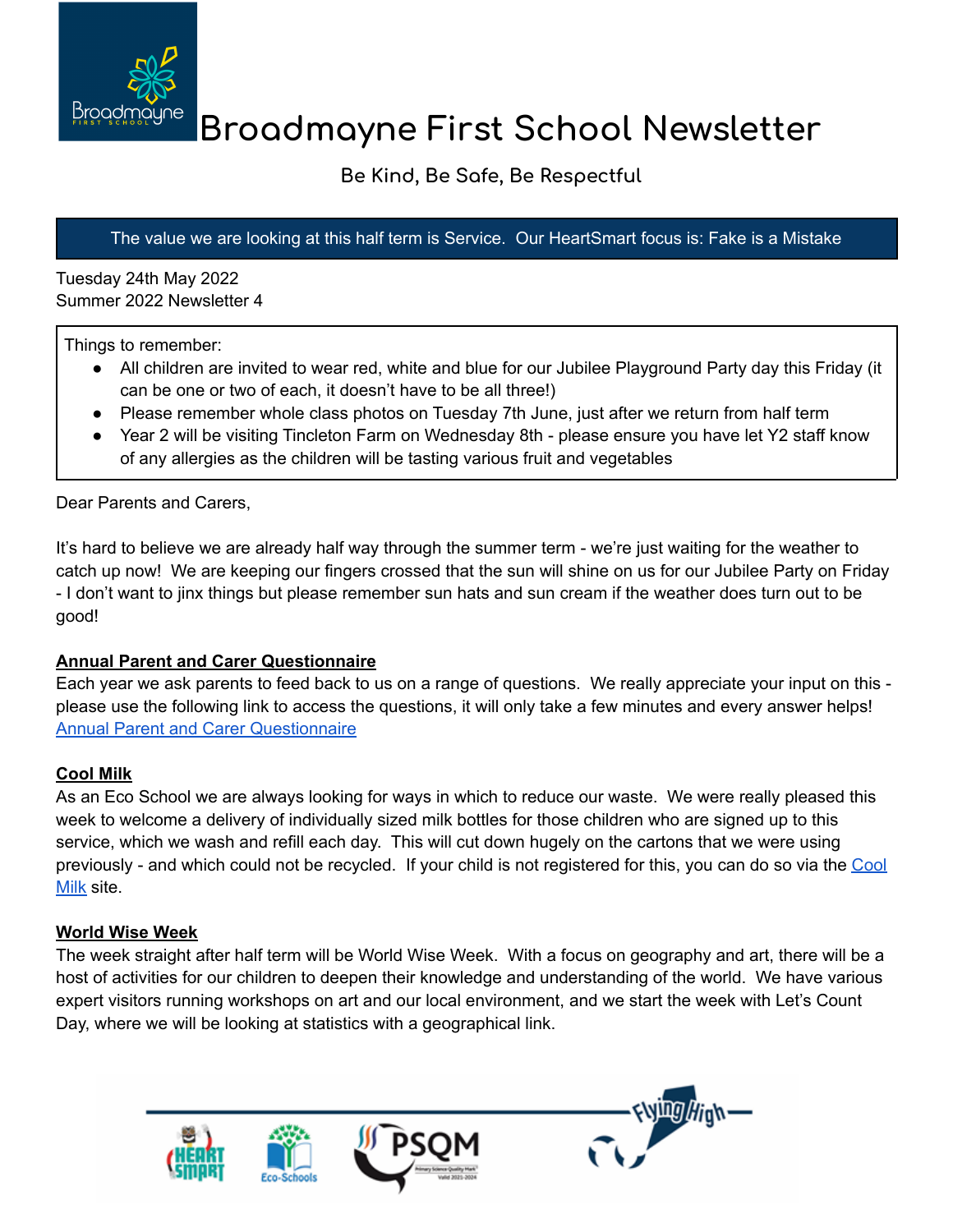

#### **Summer Term 2 Clubs**

After school swimming clubs will begin once we return to school after the half term holiday - details of these will be in the next newsletter.

Mr G will be running two additional clubs next half term - details as below:

| <b>CLUB</b>     | Year Groups | Time                  | Dates                                     |
|-----------------|-------------|-----------------------|-------------------------------------------|
| Girl's Football | $3$ and $4$ | $3.15 - 4.15$ pm      | Wednesdays:<br>8/6, 15/6, 22/6, 29/6, 6/7 |
| Football        | and 2       | $3.15$ pm - $4.15$ pm | Thursdays:<br>9/6, 16/6, 23/6, 30/6, 7/7  |

Mr G's clubs will be free of charge - please use the following forms to sign up:

Year 3 and 4 girls [football](https://docs.google.com/forms/d/e/1FAIpQLSendg7zEHi5BdfaGsYFT8b0W4NSt_agQk1zTIKIdylpVfz4-g/viewform?usp=sf_link) club

Year 1 and 2 [football](https://docs.google.com/forms/d/e/1FAIpQLSdQsCcPaDNWYYo9pLv_EeFuBZkJKn-1fWWowdOXD9MjPx0Ppg/viewform?usp=sf_link) club

Yours faithfully, Mrs Collings

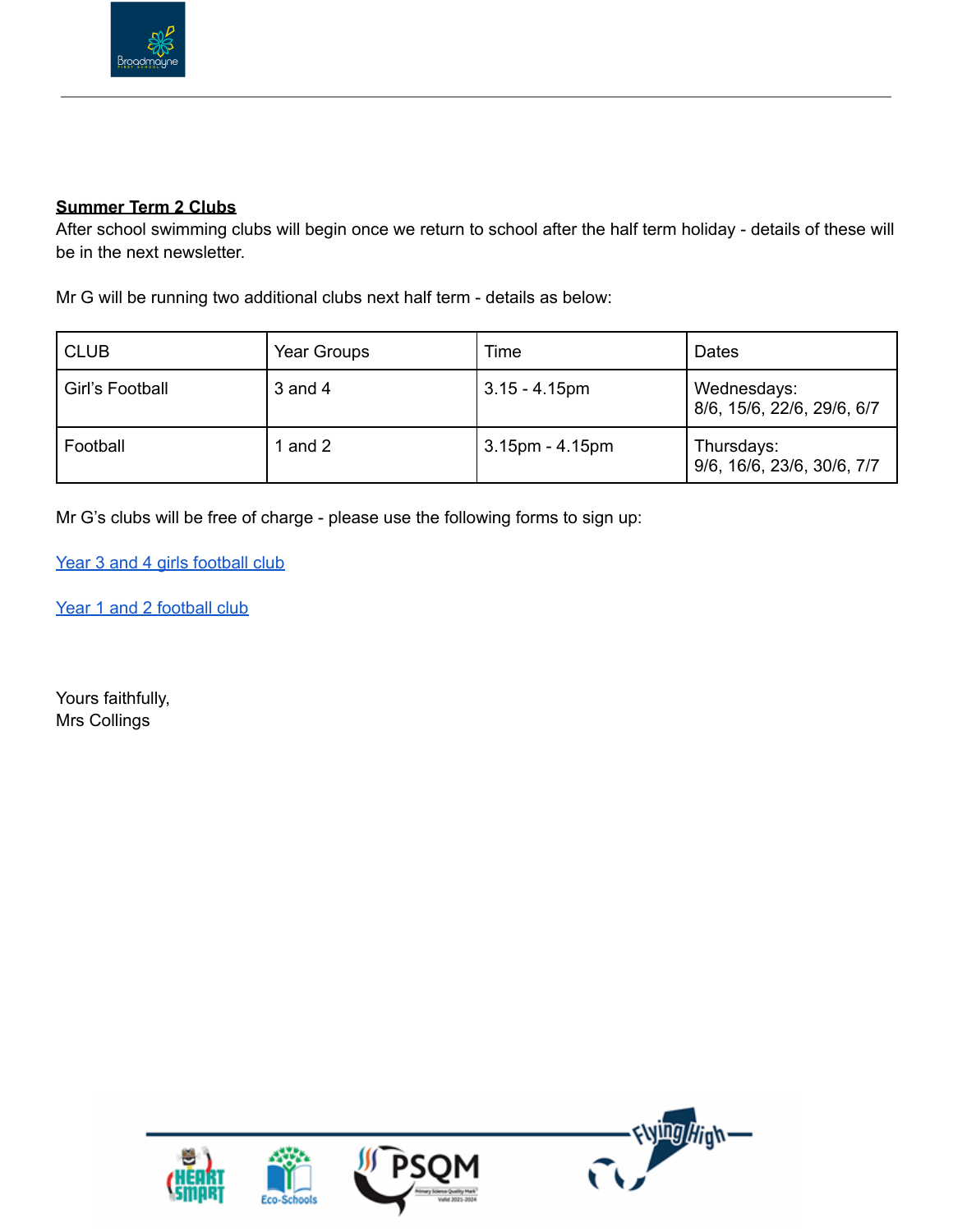

#### **Calendar Dates- SummerTerm 2022**

| Date                       | Time                | Event                                                                              |  |
|----------------------------|---------------------|------------------------------------------------------------------------------------|--|
| <b>MAY</b>                 |                     |                                                                                    |  |
| Friday 27th                |                     | Queen's Jubilee Playground Party<br>Last day of half term                          |  |
| Mon 30th - Friday 3rd June |                     | Half term                                                                          |  |
| <b>JUNE 2022</b>           |                     |                                                                                    |  |
| Monday 6th                 |                     | Return to School<br>Let's Count Day<br>Start of World Wise Week<br>Swimming begins |  |
| Tuesday 7th                | 5.30pm              | Whole class photos<br>New parents and carers meeting                               |  |
| Wednesday 8th              | During school hours | Year 2 farm visit                                                                  |  |
| Thursday 9th               |                     | <b>BioBlitz Day</b>                                                                |  |
| Friday 17th                | AM                  | D Day museum WW II vehicles visiting Year 4                                        |  |
| Tuesday 21st               | AM                  | Reception class visit to THS - Rocket Workshop                                     |  |
| Thursday 23rd              | All day             | Year 4 Sail for a Fiver (SUP) - Portland Sailing Academy                           |  |
| Thursday 28th              | During school hours | Year 4 farm visit                                                                  |  |
| Thursday 30th              |                     | Year 1 visited by Anne Brown from the Shire Hall                                   |  |
| <b>JULY 2022</b>           |                     |                                                                                    |  |
| Thursday 7th               |                     | Transition Day - Year 4 spend the day at new middle schools                        |  |
| Friday 8th                 | AM<br><b>PM</b>     | Whole school dress rehearsal Peter pan<br>Sports Day                               |  |
| Tuesday 12th               |                     | Full Governing Board meeting                                                       |  |
| Wednesday 13th             | 6pm                 | Peter Pan - Village Hall                                                           |  |
| Thursday 14th              |                     | In-house football tournament                                                       |  |
| Friday 15th                | PM<br>6pm           | Reserve Sports Day<br>Peter Pan - village hall                                     |  |
| Monday 18th                | AM                  | Y4 Bikeability                                                                     |  |